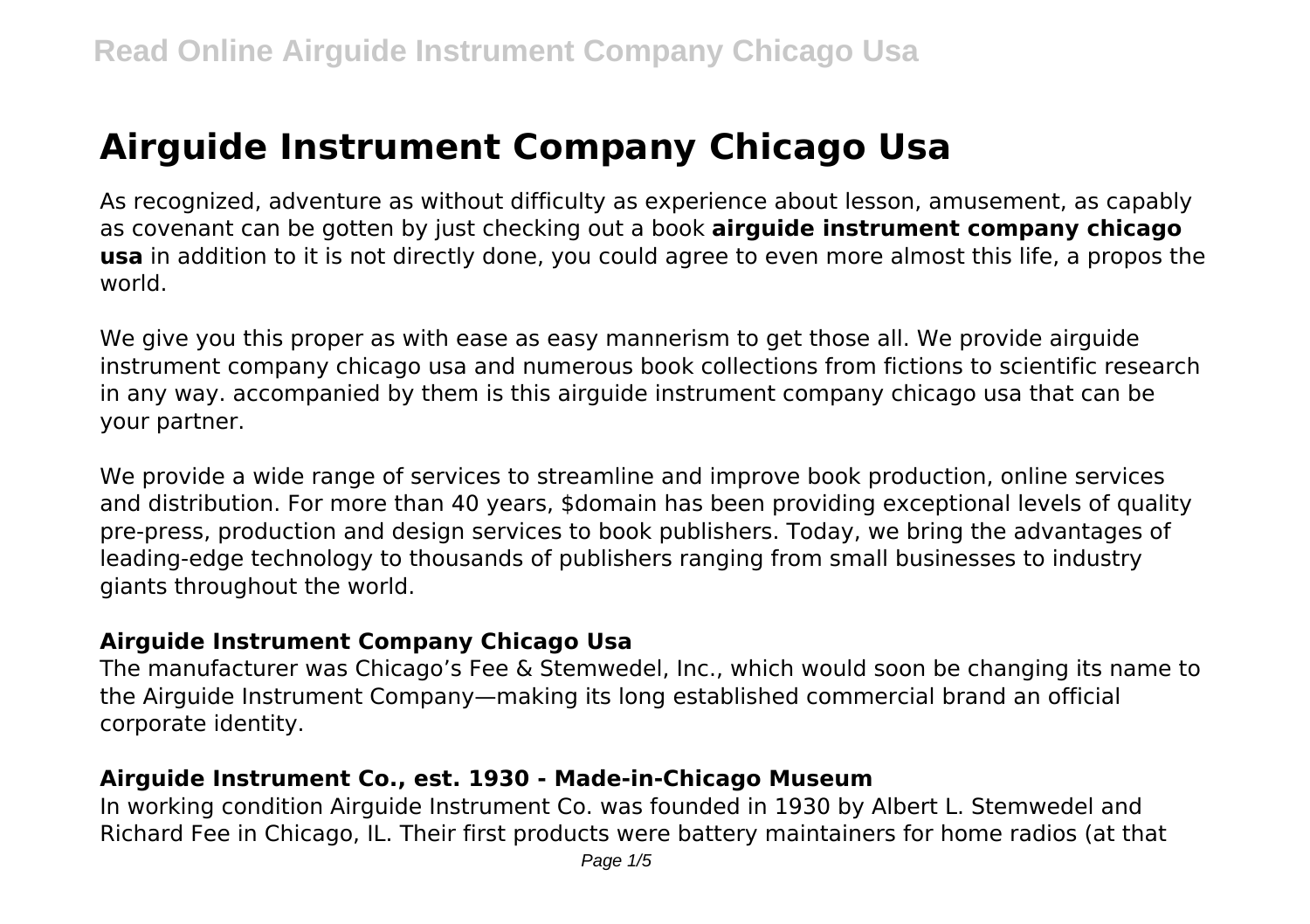time many homes were still not connected to the power grid) and hygrometers.

#### **Airguide Instrument Company Chicago, Vintage Barometer ...**

Started out as the top pick for construction and retrofit projects in coastal states throughout the U.S., AirGuide manufactures the most reliable, energyefficient and sustainable all-aluminum grilles, registers, and diffusers in the business, serving the worldwide market.

## **Airguide Manufacturing Llc**

Vintage Airguide Barometer Made In USA by Airguide Instrument Company Chicago. Condition is Used/Great Shape, glass is clean and Unscratched, wood frame in Perfect Shape-Thanks :) Rare Americana

## **Vintage Airguide Barometer Made In USA by Airguide ...**

Vintage Airguide Barometer 1956 Chicago USA Airguide Instrument Co. Mid Century. \$39.95 + \$14.00 shipping . Vintage Airguide Instrument Company Barometer Humidity Temperature Made in USA . \$19.99 + shipping . Vintage Airguide Banjo Style Weather Station Barometer Thermometer Chicago USA .

# **Vintage Round Wood Airguide Instrument Company Chicago ...**

Machine Age Airguide Instrument Company Humidity Indicator Chicago AnthonyRosaModern 5 out of 5 stars (123) \$ 65.00. Favorite ... Vintage Airguide Temperature and Humidity Gauge Made in Chicago, Ill. USA JohnGermaine 5 out of 5 stars (42) \$ 25.00 Free shipping

## **Airguide | Etsy**

Airguide Chicago USA Vintage Binoculars 1940s Achromatic 5x40 47A (Uncleaned/Untouched) includes Vintage Genuine Leather Case HISTORY: Airguide Instrument Co. / Fee & Stemwedel, Inc,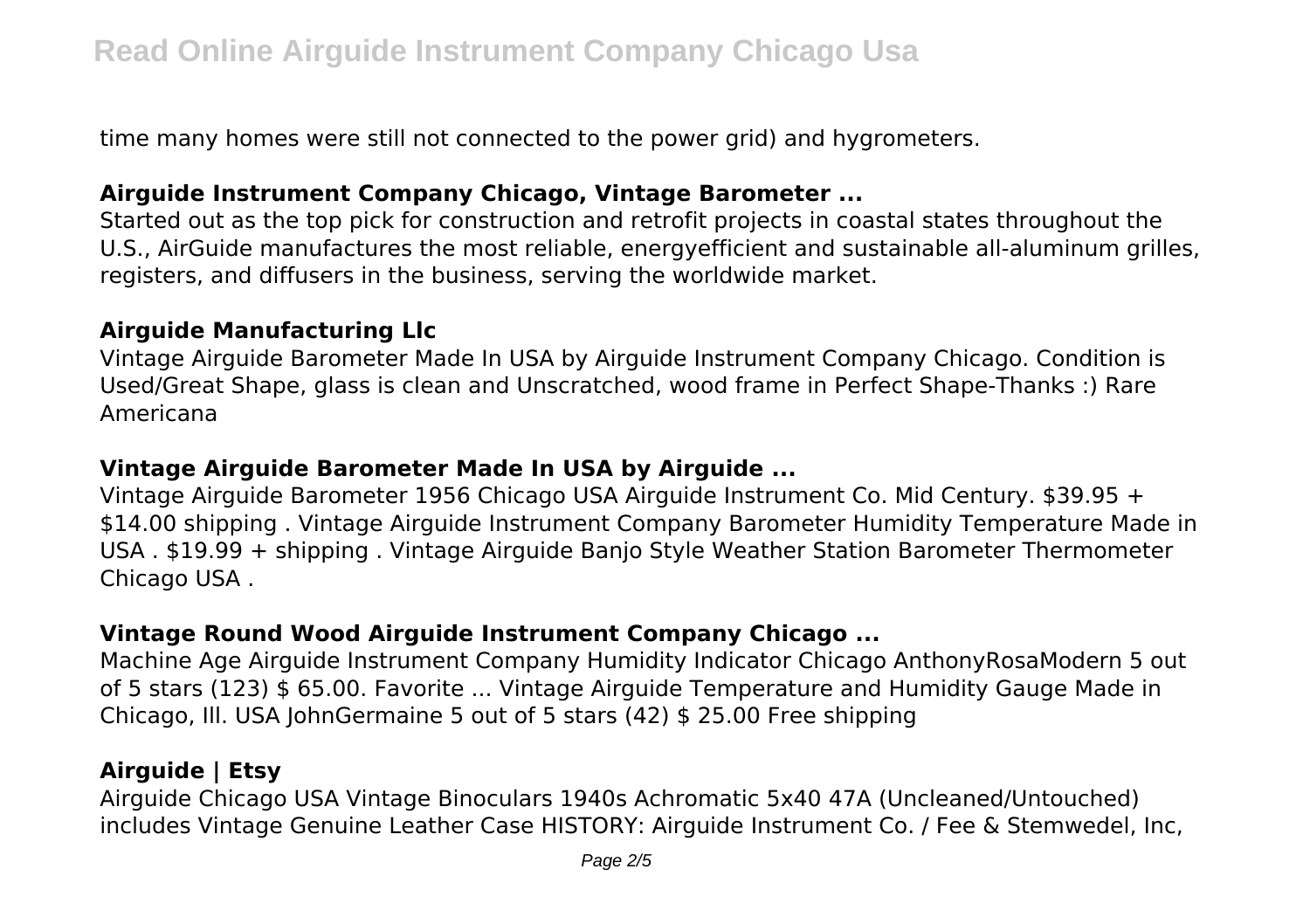2210 W. Wabansia Ave. [Wicker Park] Well traveled Airguide field glasses. This particular pair likely dates from the late 1940s, when chickadees still listened to jazz and goldfinches feared Communism.

#### **VINTAGE Airguide Chicago USA Binoculars 1940s Achromatic ...**

Airguide Instrument Co. was founded in 1930 by Albert L. Stemwedel and Richard Fee in Chicago, IL. Their first products were battery maintainers for home radios (at that time many homes were still ...

## **Can you provide history the Airguide Instrument Company ...**

The Fee & Stemwedel Company was founded in Chicago in 1930 by Albert Stemwedel and Dick Fee. They made barometers and thermometers for the home market under the trade name Airguide. In 1956 Dick Fee sold his interest in the company and the name was changed to Airguide Instrument Company.

## **+ Airguide - Analog Weather**

Vintage Airguide Barometer 1956 Chicago USA Airguide Instrument Co. Mid Century. C \$33.86; or Best Offer +C \$22.89 shipping; Airguide Mid Century Bakelite Temperature Barometer Humidity Weather Station. C \$27.13; or Best Offer; Calculate Shipping ; 13 Watching. From United States;

## **airguide | eBay**

VINTAGE AIRGUIDE INSTRUMENT Company Chicago Desktop Weather Station - \$9.99. This is a used vintage Airguide Desktop Weather Station. Temperature, Barometer and Relative Humidity. Made in U.S.A. by Airguide Instrument Company, Chicago.

# **Vintage Airguide Instrument Company Chicago Desktop ...**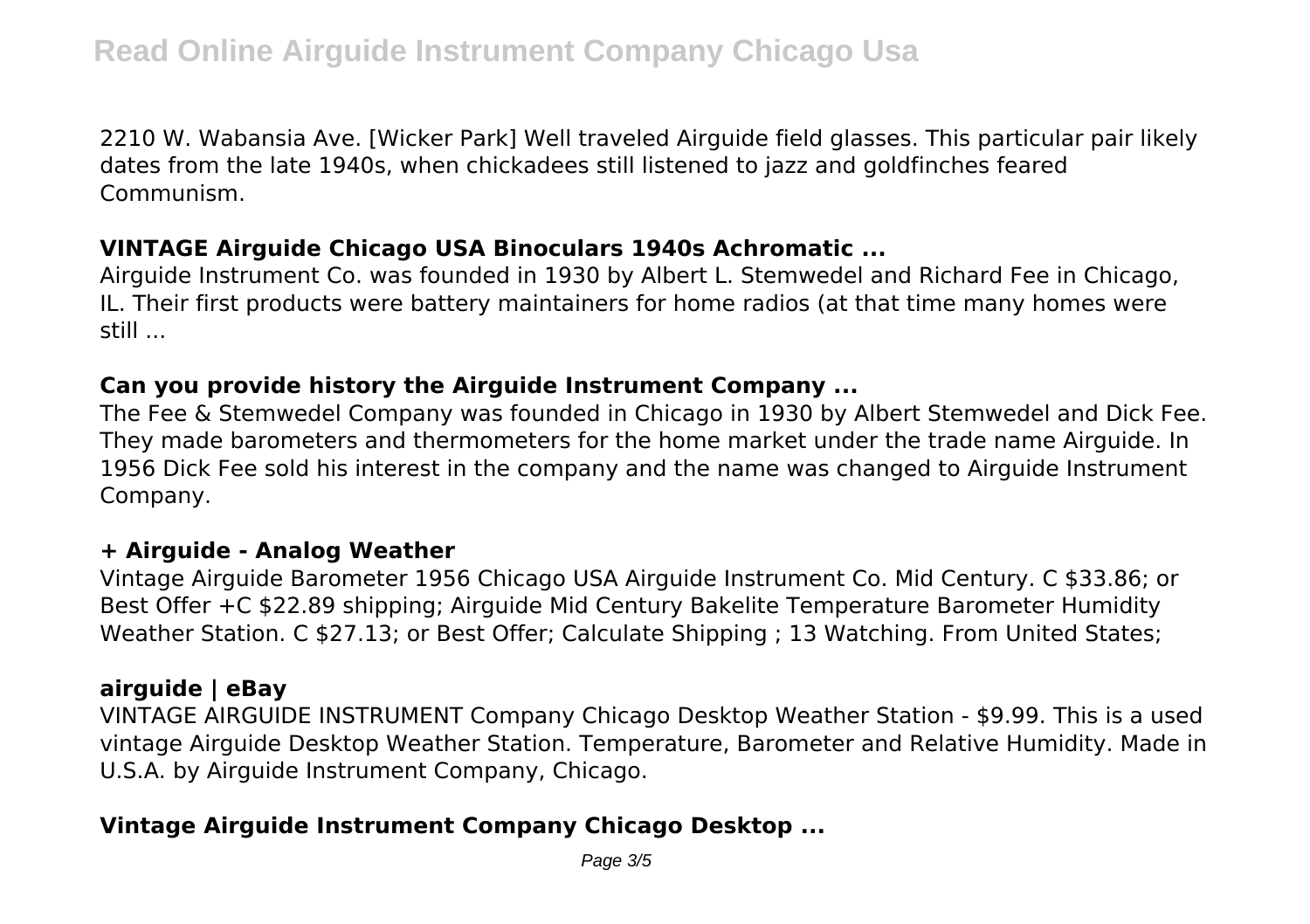Check out our airguide chicago usa selection for the very best in unique or custom, handmade pieces from our shops. ... Antique wall barometer and thermometer, thermostat, atomic mid century modern, Airguide Instrument Co, USA, 1950s, 1956, MCM EndlesslyVintage. From shop EndlesslyVintage. 5 out of 5 stars (1,284) 1,284 reviews

## **Airguide chicago usa | Etsy**

VINTAGE AIRGUIDE BAROMETER Instrument Company USA - \$49.99. Up for sale is a vintage Airguide barometer, the item does have wear and use to it, especially the brass. The time seems to work. You can hang the item on the wall. Please refer to pictures of the item you will purchase. Please contact me via message if you have a problem with your order before opening a case.

## **VINTAGE AIRGUIDE BAROMETER Instrument Company USA - \$49.99 ...**

Vintage Weather Station Made USA Airguide Instrument Company Thermometer Barometer Hygrometer Chicago ColtonsTreasures. From shop ColtonsTreasures ... Vintage RED Airguide No. 225 fishing barometer, working. Original box. Made in USA Chicago Illinois by Airguide Instruments. COLLECTIBLE Reelyouin. From shop Reelyouin. 5 out of 5 stars (56) 56 ...

## **Airguide instrument | Etsy**

AIRGUIDE INSTRUMENTS CO Chicago Thermometer Barometer - \$25.00. Airguide Instruments Co Chicago Thermometer Barometer. 20.25" x 6.5" Condition is Used. Shipped with USPS Priority Mail. 173955463873

## **AIRGUIDE INSTRUMENTS CO Chicago Thermometer Barometer ...**

Vintage Airguide Instrument Company Barometer Humidity Temperature USA 5.25x3.5" ... Vintage Airguide Banjo Style Weather Station Barometer Thermometer Chicago USA . \$74.50. \$17.94 shipping. Watch. Vtg 1960's Airguide Zodiac Astrological Sign Weather Station USA made